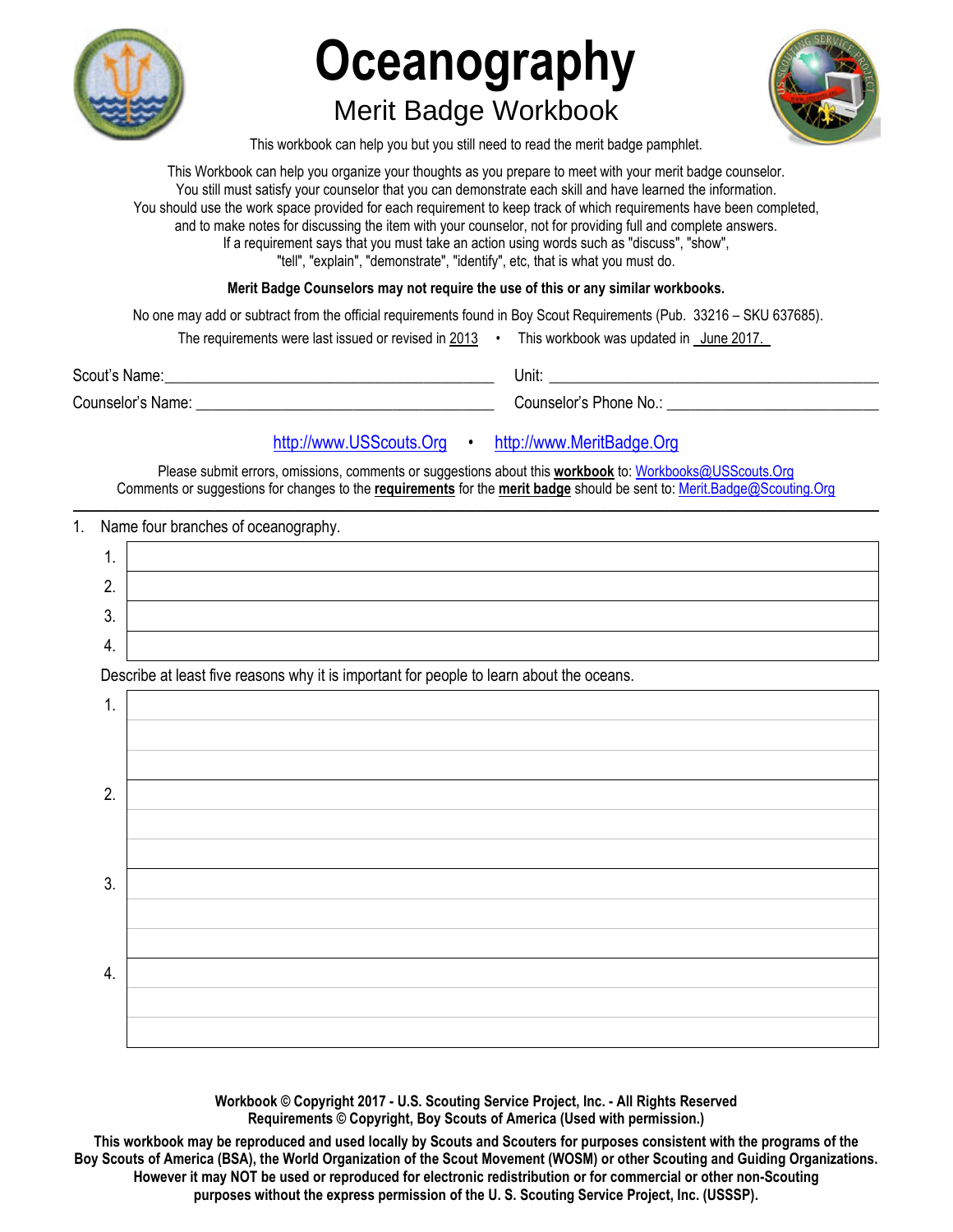| 5. |  |
|----|--|
|    |  |
|    |  |
|    |  |

2. Define salinity, temperature, and density, and describe how these important properties of seawater are measured by the physical oceanographer.

| Salinity    |                                                                                                 |
|-------------|-------------------------------------------------------------------------------------------------|
|             |                                                                                                 |
|             |                                                                                                 |
|             |                                                                                                 |
|             |                                                                                                 |
|             |                                                                                                 |
|             |                                                                                                 |
| Temperature |                                                                                                 |
|             |                                                                                                 |
|             |                                                                                                 |
|             |                                                                                                 |
|             |                                                                                                 |
|             |                                                                                                 |
| Density     |                                                                                                 |
|             |                                                                                                 |
|             |                                                                                                 |
|             |                                                                                                 |
|             |                                                                                                 |
|             |                                                                                                 |
|             |                                                                                                 |
|             | Describe how these important properties of seawater are measured by the physical oceanographer. |
|             |                                                                                                 |
|             |                                                                                                 |
|             |                                                                                                 |
|             |                                                                                                 |
|             |                                                                                                 |
|             |                                                                                                 |
|             |                                                                                                 |
|             |                                                                                                 |
|             |                                                                                                 |
|             |                                                                                                 |
|             |                                                                                                 |
|             |                                                                                                 |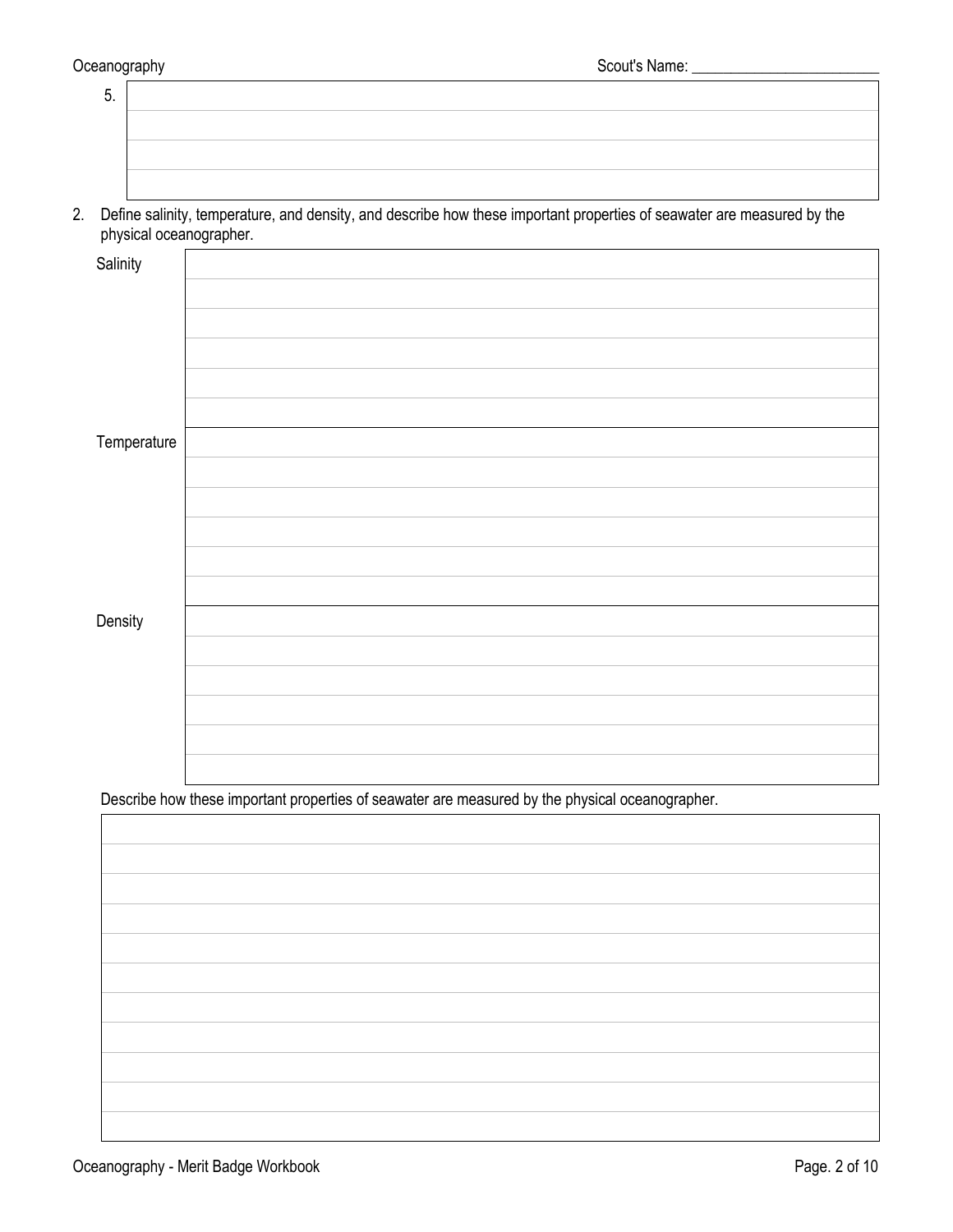Discuss the circulation and currents of the ocean.

Describe the effects of the oceans on weather and climate.

3. Describe the characteristics of ocean waves.

Point out the differences among the storm surge, tsunami, tidal wave, and tidal bore.

Storm surge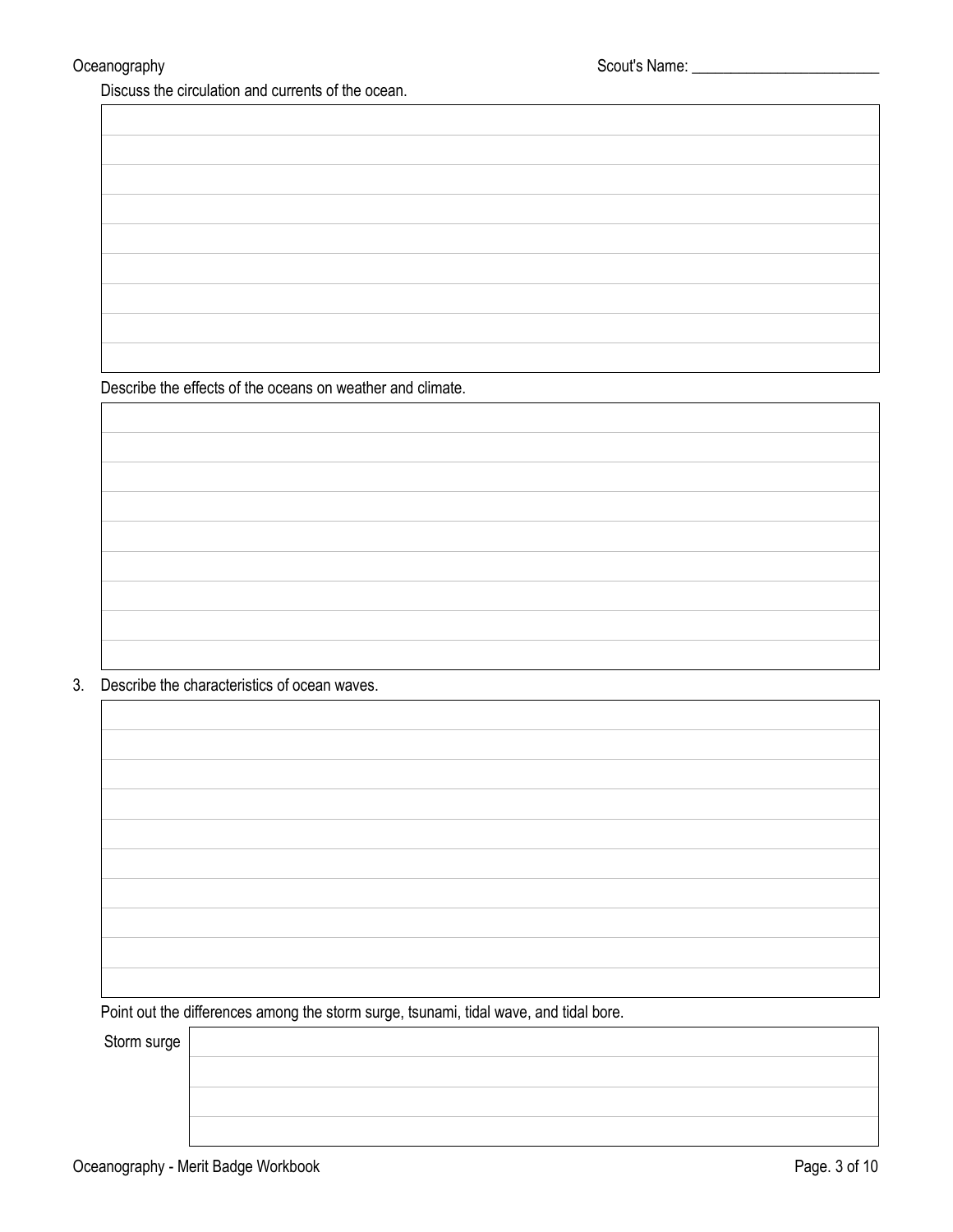| Oceanography |  |
|--------------|--|
| Tsunami      |  |
|              |  |
|              |  |
|              |  |
| Tidal wave   |  |
|              |  |
|              |  |
|              |  |
| Tidal bore   |  |
|              |  |
|              |  |
|              |  |

Explain the difference between sea, swell, and surf.

| Sea   |  |
|-------|--|
|       |  |
|       |  |
|       |  |
| Swell |  |
|       |  |
|       |  |
|       |  |
| Surf  |  |
|       |  |
|       |  |
|       |  |

## Explain how breakers are formed.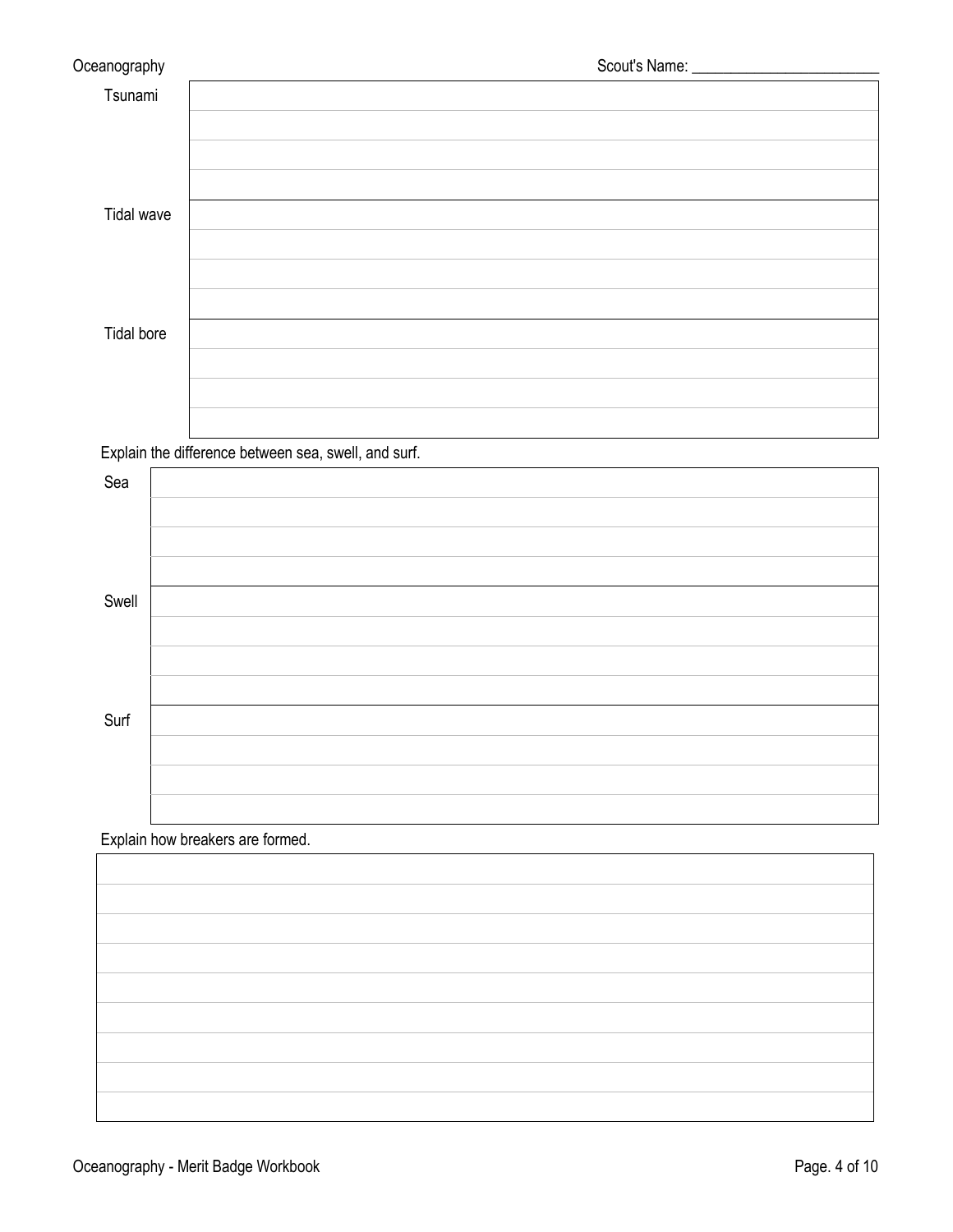### Oceanography Scout's Name: \_\_\_\_\_\_\_\_\_\_\_\_\_\_\_\_\_\_\_\_\_\_\_\_

4. Draw a cross-section of underwater topography. Name and put on your drawing the following: seamount, guyot, rift valley, canyon, trench, and oceanic ridge. Compare the depths in the oceans with the heights of mountains on land.

|    | $\cdot$ | $\overline{\phantom{a}}$ | $\cdot$ |  |  | ັ |  |  |  |  |  |  |  | ັ |  |  |  |  |  |  |
|----|---------|--------------------------|---------|--|--|---|--|--|--|--|--|--|--|---|--|--|--|--|--|--|
|    |         |                          |         |  |  |   |  |  |  |  |  |  |  |   |  |  |  |  |  |  |
|    |         |                          |         |  |  |   |  |  |  |  |  |  |  |   |  |  |  |  |  |  |
|    |         |                          |         |  |  |   |  |  |  |  |  |  |  |   |  |  |  |  |  |  |
|    |         |                          |         |  |  |   |  |  |  |  |  |  |  |   |  |  |  |  |  |  |
|    |         |                          |         |  |  |   |  |  |  |  |  |  |  |   |  |  |  |  |  |  |
|    |         |                          |         |  |  |   |  |  |  |  |  |  |  |   |  |  |  |  |  |  |
|    |         |                          |         |  |  |   |  |  |  |  |  |  |  |   |  |  |  |  |  |  |
|    |         |                          |         |  |  |   |  |  |  |  |  |  |  |   |  |  |  |  |  |  |
|    |         |                          |         |  |  |   |  |  |  |  |  |  |  |   |  |  |  |  |  |  |
|    |         |                          |         |  |  |   |  |  |  |  |  |  |  |   |  |  |  |  |  |  |
|    |         |                          |         |  |  |   |  |  |  |  |  |  |  |   |  |  |  |  |  |  |
|    |         |                          |         |  |  |   |  |  |  |  |  |  |  |   |  |  |  |  |  |  |
|    |         |                          |         |  |  |   |  |  |  |  |  |  |  |   |  |  |  |  |  |  |
|    |         |                          |         |  |  |   |  |  |  |  |  |  |  |   |  |  |  |  |  |  |
|    |         |                          |         |  |  |   |  |  |  |  |  |  |  |   |  |  |  |  |  |  |
|    |         |                          |         |  |  |   |  |  |  |  |  |  |  |   |  |  |  |  |  |  |
|    |         |                          |         |  |  |   |  |  |  |  |  |  |  |   |  |  |  |  |  |  |
|    |         |                          |         |  |  |   |  |  |  |  |  |  |  |   |  |  |  |  |  |  |
|    |         |                          |         |  |  |   |  |  |  |  |  |  |  |   |  |  |  |  |  |  |
|    |         |                          |         |  |  |   |  |  |  |  |  |  |  |   |  |  |  |  |  |  |
|    |         |                          |         |  |  |   |  |  |  |  |  |  |  |   |  |  |  |  |  |  |
|    |         |                          |         |  |  |   |  |  |  |  |  |  |  |   |  |  |  |  |  |  |
|    |         |                          |         |  |  |   |  |  |  |  |  |  |  |   |  |  |  |  |  |  |
|    |         | Show what is meant by:   |         |  |  |   |  |  |  |  |  |  |  |   |  |  |  |  |  |  |
| a. |         | Continental shelf;       |         |  |  |   |  |  |  |  |  |  |  |   |  |  |  |  |  |  |
|    |         |                          |         |  |  |   |  |  |  |  |  |  |  |   |  |  |  |  |  |  |
|    |         |                          |         |  |  |   |  |  |  |  |  |  |  |   |  |  |  |  |  |  |
|    |         |                          |         |  |  |   |  |  |  |  |  |  |  |   |  |  |  |  |  |  |
|    |         |                          |         |  |  |   |  |  |  |  |  |  |  |   |  |  |  |  |  |  |

- b. Continental slope;
- c. Abyssal plain
- 5. List the main salts, gases, and nutrients in sea water.

Salts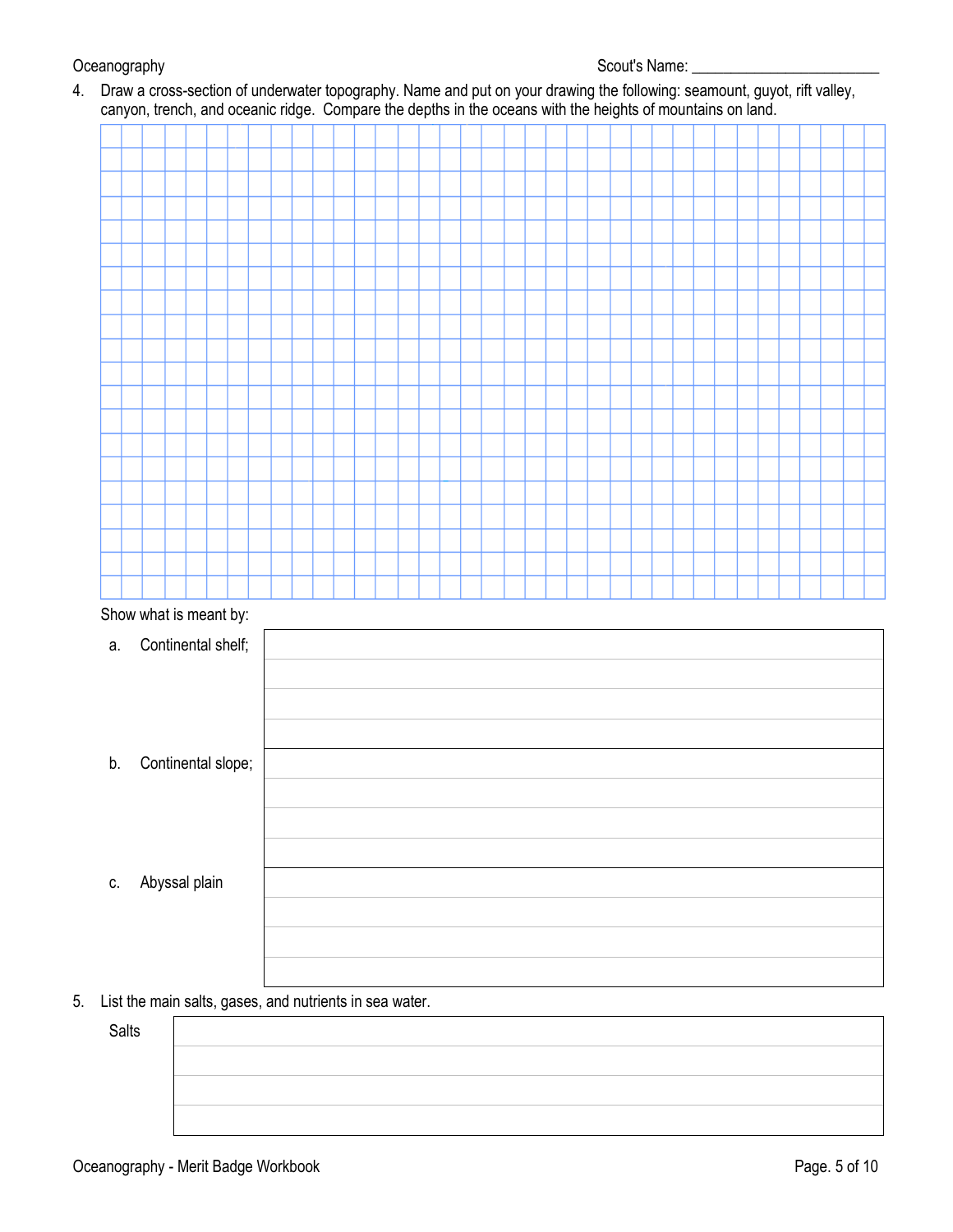.

| Gases     |  |
|-----------|--|
|           |  |
|           |  |
|           |  |
| Nutrients |  |
|           |  |
|           |  |
|           |  |

Describe some important properties of water.

Tell how the animals and plants of the ocean affect the chemical composition of seawater.

Explain how differences in evaporation and precipitation affect the salt content of the oceans.

6. Describe some of the biologically important properties of seawater.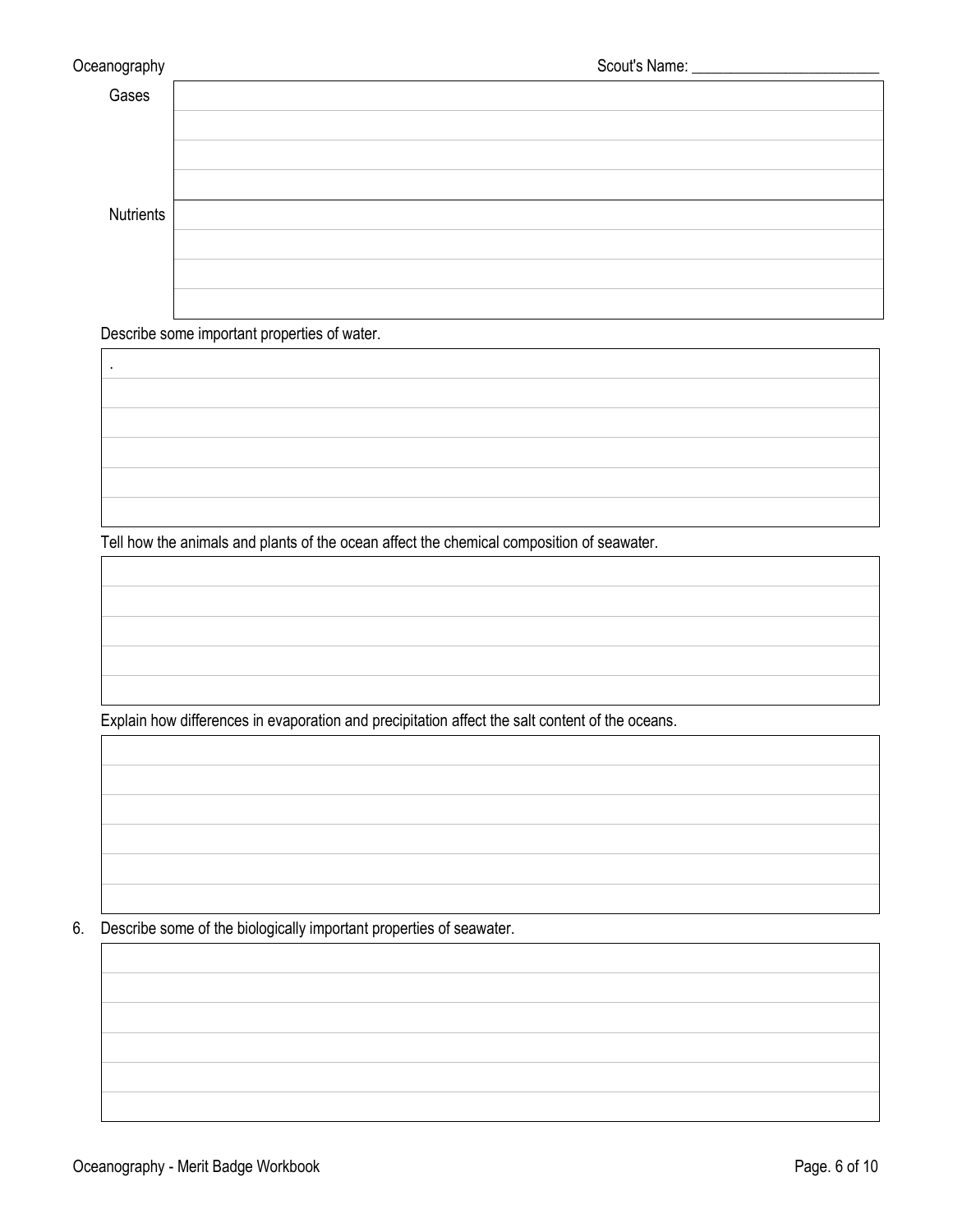| Benthos,  |  |
|-----------|--|
|           |  |
|           |  |
|           |  |
| Nekton,   |  |
|           |  |
|           |  |
|           |  |
| Plankton. |  |
|           |  |
|           |  |
|           |  |

Name some of the plants and animals that make up each of these groups.

| Benthos  |  |
|----------|--|
|          |  |
|          |  |
|          |  |
|          |  |
| Nekton   |  |
|          |  |
|          |  |
|          |  |
|          |  |
| Plankton |  |
|          |  |
|          |  |
|          |  |
|          |  |

Describe the place and importance of phytoplankton in the oceanic food chain.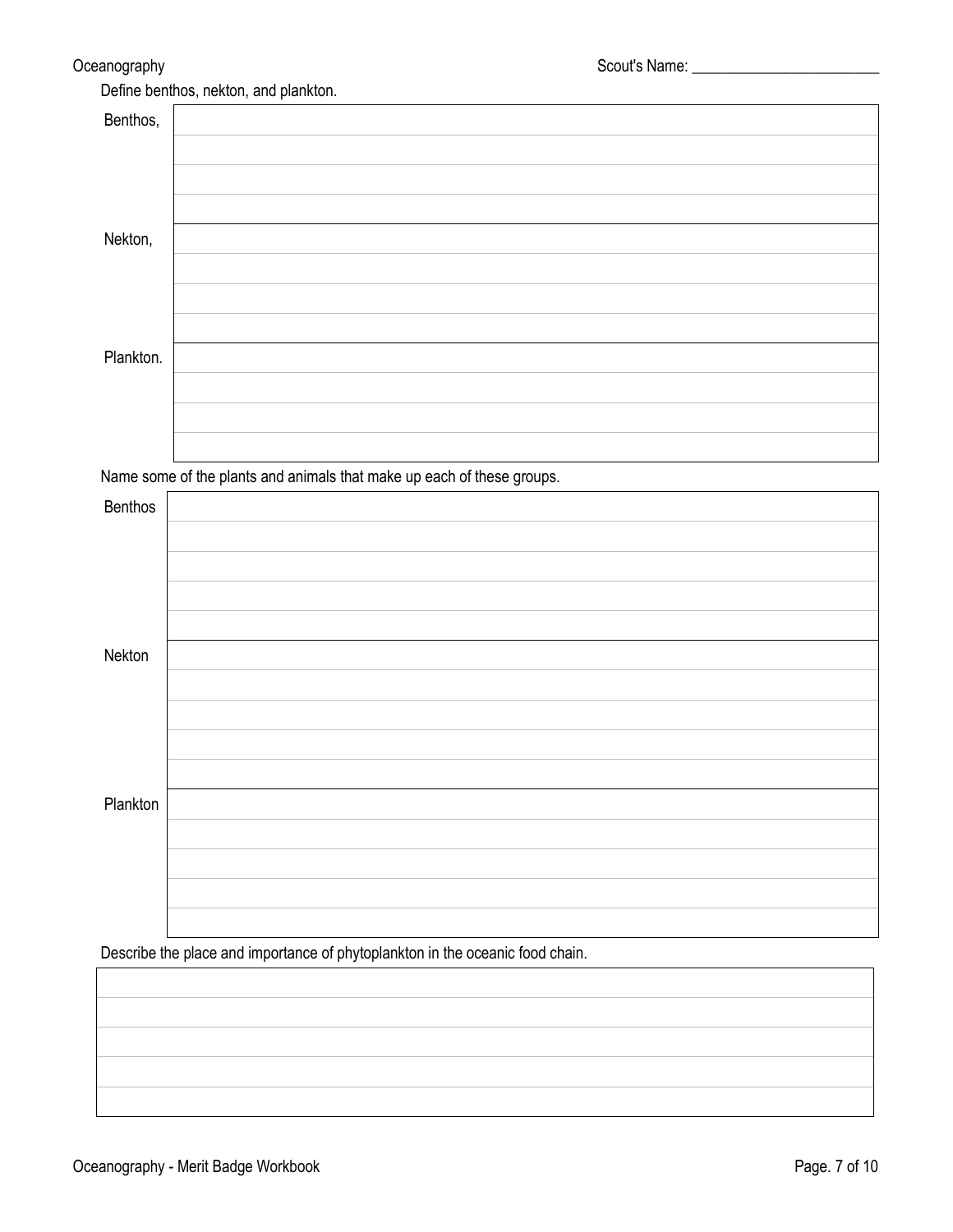- 7. Do ONE of the following:
	- $\Box$  a. Make a plankton net. Tow the net by a dock, wade with it, hold it in a current, or tow it from a rowboat.\* Do this for about 20 minutes. Save the sample. Examine it under a microscope or high-power glass. Identify the three most common types of plankton in the sample. *\*May be done in lakes or streams.*
		- 1. 2. 3.
	- $\Box$  b. Make a series of models (clay or plaster and wood) of a volcanic island. Show the growth of an atoll from a fringing reef through a barrier reef. Describe the Darwinian theory of coral reef formation.
	- $\Box$  c. Measure the water temperature at the surface, midwater, and bottom of a body of water four times daily for five consecutive days. You may measure depth with a rock tied to a line. Make a Secchi disk to measure turbidity (how much suspended sedimentation is in the water). Measure the air temperature. Note the cloud cover and roughness of the water. Show your findings (air and water temperature, turbidity) on a graph. Tell how the water temperature changes with air temperature. (*You can record your findings in the table at the end of the workbook)*
	- $\Box$  d. Make a model showing the inshore sediment movement by littoral currents, tidal movement, and wave action. Include such formations as high and low waterlines, low-tide terrace, berm, and coastal cliffs. Show how offshore bars are built up and torn down.
	- $\Box$  e. Make a wave generator. Show reflection and refraction of waves. Show how groins, jetties, and breakwaters affect these patterns.
	- $\Box$  f. Track and monitor satellite images available on the Internet for a specific location for three weeks. Describe what you have learned to your counselor.

8) Do ONE of the following: *(Use a blank sheet of paper for your report or speech outline)*

- $\Box$  a. Write a 500-word report on a book about oceanography approved by your counselor.
- $\Box$  b. Visit one of the following: (1) an oceanographic research ship or (2) an oceanographic institute, marine laboratory, or marine aquarium. Write a 500-word report about your visit.
- $\Box$  c. Explain to your troop in a five-minute prepared speech "Why Oceanography Is Important" or describe "Career Opportunities in Oceanography." (Before making your speech, show your speech outline to your counselor for approval.)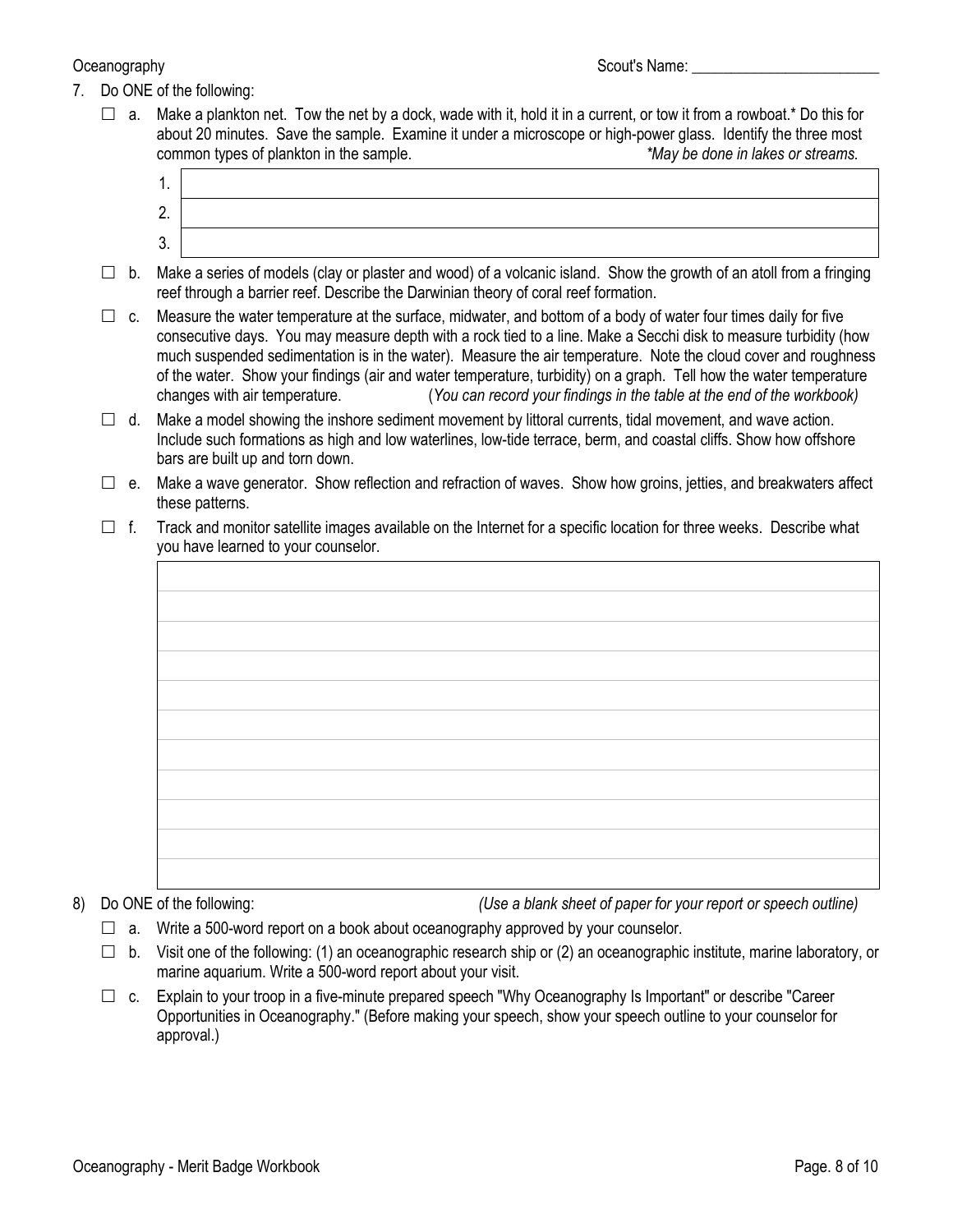Oceanography Scout's Name: \_\_\_\_\_\_\_\_\_\_\_\_\_\_\_\_\_\_\_\_\_\_\_\_ 9. Describe four methods that marine scientists use to investigate the ocean, underlying geology, and organisms living in the water. 1. 2. 3. 4.

**When working on merit badges, Scouts and Scouters should be aware of some vital information in the current edition of the** *Guide to Advancement* **(BSA publication 33088). Important excerpts from that publication can be downloaded from <http://usscouts.org/advance/docs/GTA-Excerpts-meritbadges.pdf>.** 

**You can download a complete copy of the** *Guide to Advancement* **from <http://www.scouting.org/filestore/pdf/33088.pdf>.**